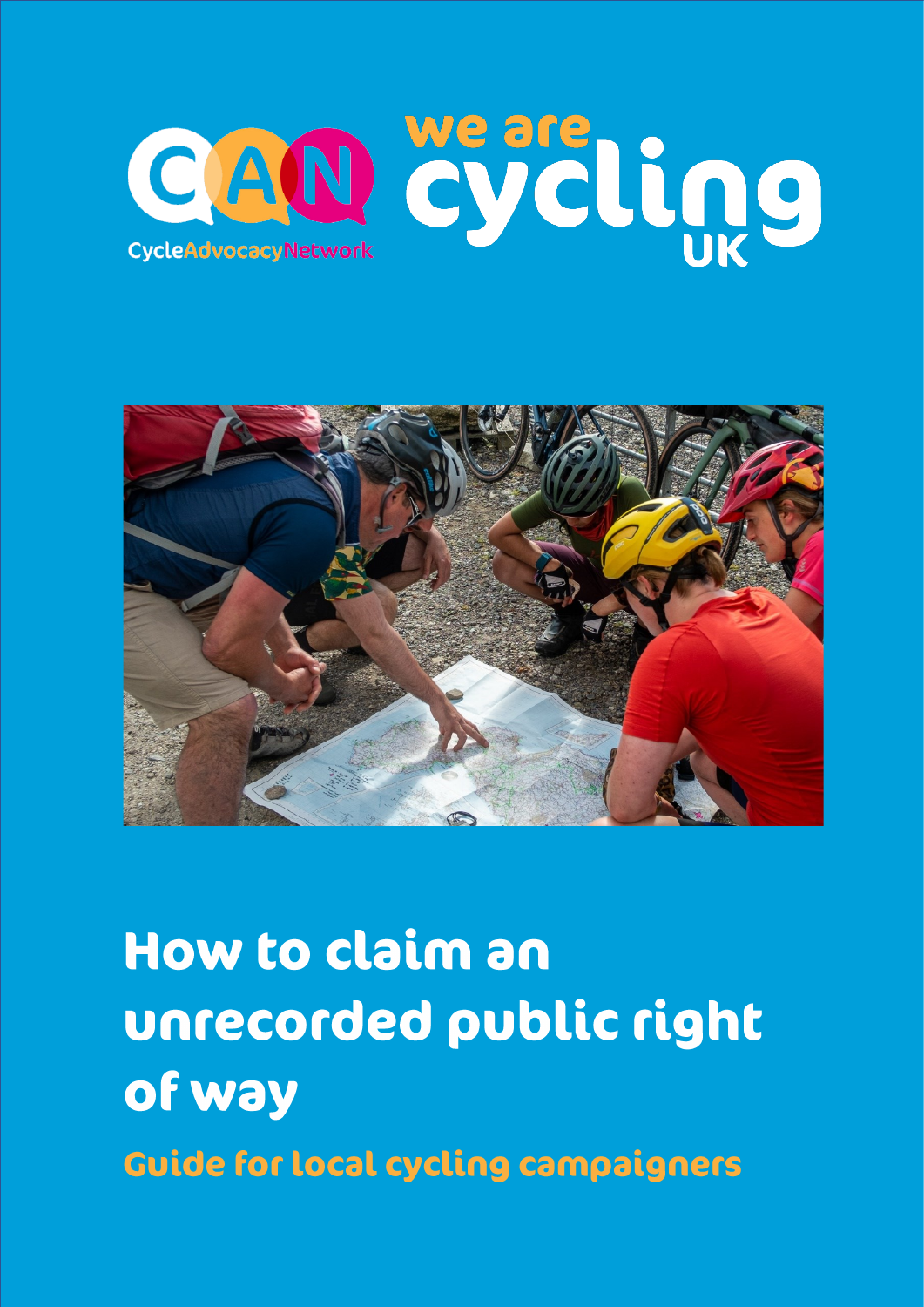

# **How to claim an unrecorded public right of way**

# Guide for local cycling campaigners

*(This guide uses legislation relevant in England and Wales)*

## **Contents**

|              | 1.1.1. |  |                                                                                           |  |
|--------------|--------|--|-------------------------------------------------------------------------------------------|--|
|              | 1.1.2. |  |                                                                                           |  |
|              | 1.1.3. |  |                                                                                           |  |
|              | 1.1.4. |  |                                                                                           |  |
| 2.           |        |  |                                                                                           |  |
| 3.           |        |  |                                                                                           |  |
| 4.           |        |  |                                                                                           |  |
|              |        |  |                                                                                           |  |
|              |        |  |                                                                                           |  |
| 5.<br>Act) 4 |        |  | Deemed Dedication following 20 years of cycle and/or equestrian use (Section 31, Highways |  |
| 6.           |        |  |                                                                                           |  |
|              | 6.1.   |  |                                                                                           |  |
|              | 6.2.   |  |                                                                                           |  |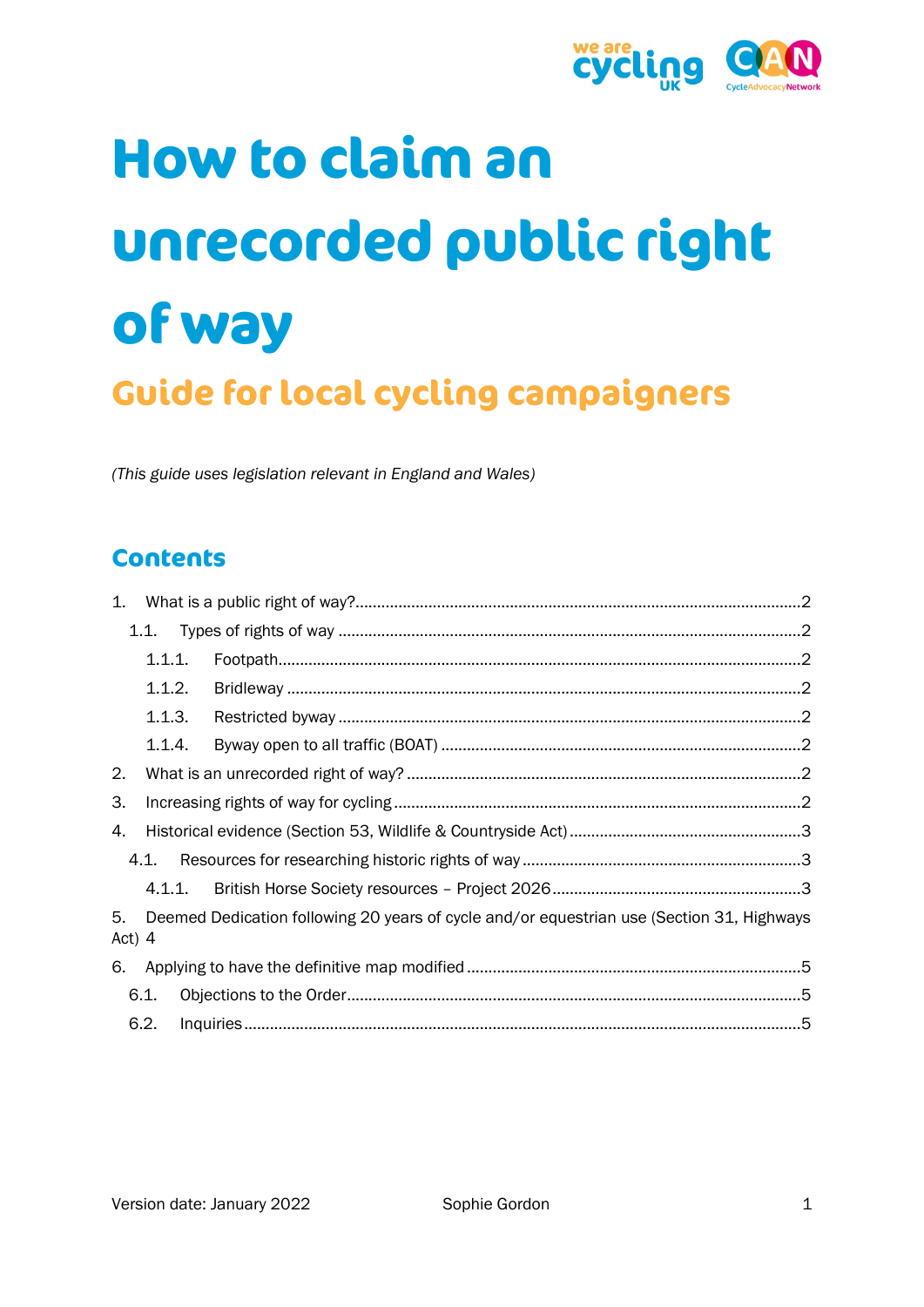

## <span id="page-2-0"></span>**1. What is a public right of way?**

A right of way is a path which the public has a right to pass along on foot, and sometimes by other modes. See ou[r guide to off-road access in England and Wales](https://www.cyclinguk.org/article/cycling-guide/where-can-i-cycle-off-road) for more details.

#### <span id="page-2-1"></span>1.1. Types of rights of way

#### <span id="page-2-2"></span>1.1.1. Footpath

A recorded right of way on foot.

#### <span id="page-2-3"></span>1.1.2. Bridleway

A recorded right of way on foot, on horseback and/or leading a horse, and on a bicycle (introduced by the Countryside Act 1968). Cyclists must give way to walkers and horse riders if encountered.

#### <span id="page-2-4"></span>1.1.3. Restricted byway

A recorded right of way on foot, horseback and/or leading a horse, on a bike, or on any other nonmechanically propelled vehicle (such as a pony and trap).

#### <span id="page-2-5"></span>1.1.4. Byway open to all traffic (BOAT)

A recorded right of way on foot, horseback and/or leading a horse, on a bike, or with any other vehicle including cars and motorbikes.

## <span id="page-2-6"></span>**2. What is an unrecorded right of way?**

The 'definitive map' shows all recorded public rights of way in an area, and is kept in each county or unitary council offices. Many are now available to view online. The maps were first drawn up in the 1950s, and highway authorities (except Inner London boroughs) have a duty to keep the map under continuous review (s53 Wildlife and Countryside Act 1981).

A route that isn't on the map could still be a right of way, however. And, just because a way is shown as a footpath, it doesn't necessarily mean that you can't cycle on it. It's vital that unrecorded ways are added to the map to protect current and future use.

# <span id="page-2-7"></span>**3. Increasing rights of way for cycling**

Bridleways and byways make up just 22% of Rights of Way in England, and 21% in Wales.

Access to land in Scotland is much more widespread, due to the Land Reform (Scotland) Act 2003, which gives the public (including cyclists) lawful access to most land and inland water there, provided they comply with the Outdoor Access Code.

Cycling UK would like to see the Government in England adopt and adapt Scottish-style access [laws,](https://www.cyclinguk.org/campaigning/views-and-briefings/scotlands-land-reform-act-2003-and-outdoor-access-code) but in the meantime, there are a number of options for developing more countryside routes for cycling in England and Wales.

A way that is recorded on the definitive map is protected for existing and future use and it is easier to stop anyone interfering with it. Also, if you've been challenged for using a path (e.g. by a landowner, a 'keep out' sign, or locked gate), if it's not on the map, you may lose your right to ride on it.

Under the Countryside and Rights of Way Act 2000, historic rights of way which existed before 1949 and have not been added to the definitive map by 1 January 2026 [will be extinguished](https://www.cyclinguk.org/2026) and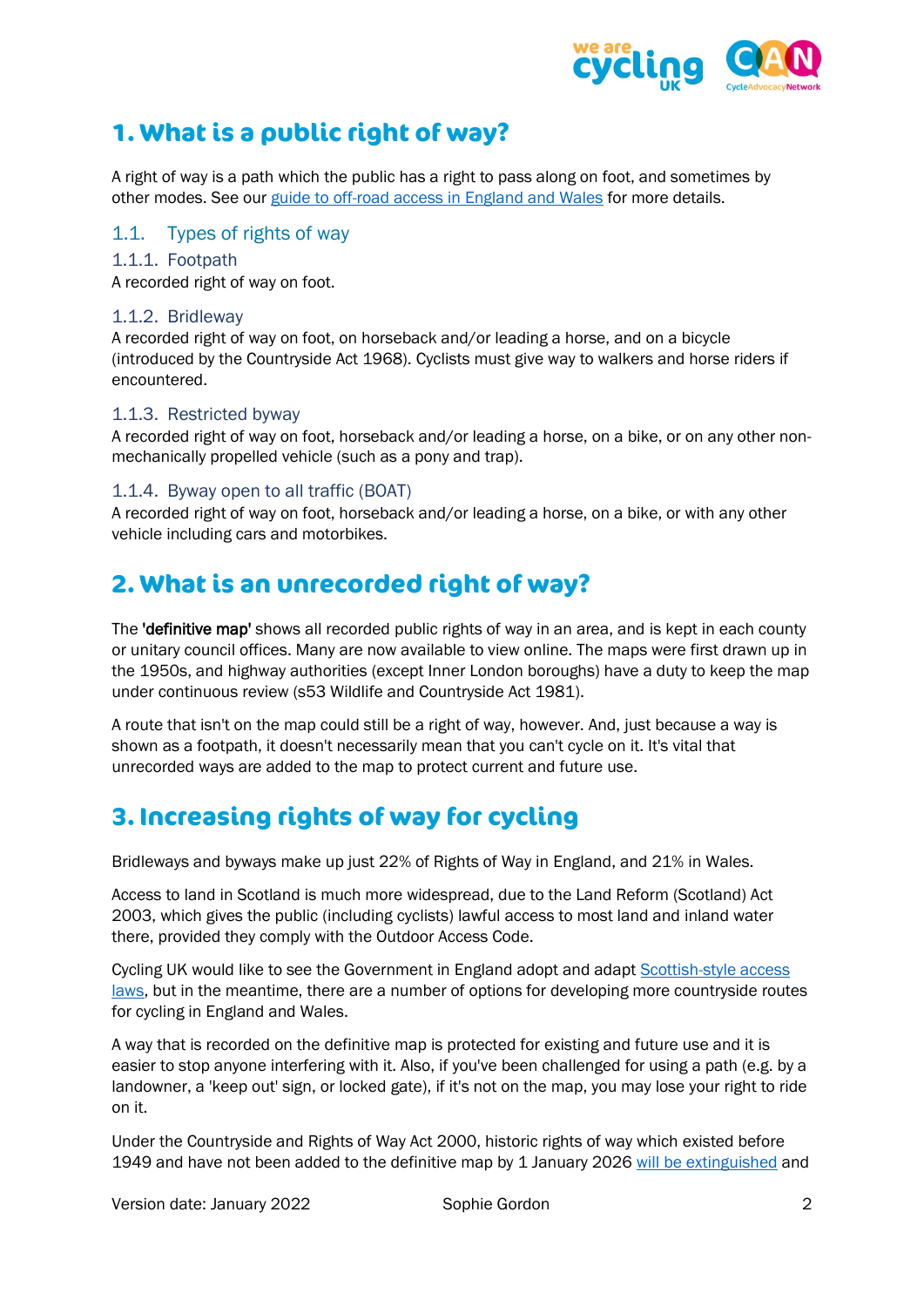

the public right to use them will be lost. It's crucial that these lost ways are recorded before the cut-off date.

There are two basic methods to make a claim. They can be used together and the relevant highway authority will be able to guide you through the process in detail. These are:

#### Historical evidence (Section 53, Wildlife & Countryside Act)

and/or

#### Deemed Dedication following 20 years of cycle and/or equestrian use (Section 31, Highways Act)

This guide explains the difference between these two methods, followed by an outline of the general process for making a claim to modify the definitive map.

# <span id="page-3-0"></span>**4. Historical evidence (Section 53, Wildlife & Countryside Act)**

This is instigated when a highway authority becomes aware of evidence that a definitive route for cyclists may exist and should be on the definitive map. Historic maps can provide evidence that a route was once used as a public road, or by horses, and should therefore be recorded as a bridleway or byway.

Evidence is typically based on user testimonies, enclosure awards, tithe maps, railway and estate maps and Finance Act maps, amongst others.

#### <span id="page-3-1"></span>4.1. Resources for researching historic rights of way

The National Library of Scotland has a fantastic [online tool](https://maps.nls.uk/geo/explore/side-by-side/#zoom=5&lat=56.19850&lon=-1.92889&layers=1&right=BingHyb) to view a wide range of historical maps of Britain and compare them side-by-side.

During spring and summer 2020, thousands of volunteers used an online tool created by Ramblers to compare old and new maps, and uncovered over 49,000 miles of lost ways. Their [interactive map](https://www.ramblers.org.uk/get-involved/campaign-with-us/dont-lose-your-way-2026.aspx) is a great place to start searching for unrecorded ways in your area.

The book ['Rights of Way: Restoring the Record'](http://www.restoringtherecord.org.uk/) by Sarah Bucks and Phil Wadey is the authoritative source of information on recording lost ways, and provides the basis for the British Horse Society training sessions.

#### <span id="page-3-2"></span>4.1.1. British Horse Society resources – Project 2026

- BHS's [Project 2026](https://www.bhs.org.uk/our-work/access/campaigns/2026) is designed to help groups and individuals start researching and recording lost rights of way, and is as relevant for cyclists as it is for horse riders.
- Their [Project 2026 toolkit](https://www.bhs.org.uk/our-work/access/campaigns/2026/2026-toolkit) is an excellent place to start for a step-by-step guide to researching historic routes.
- Once you're ready to dive in, there is also a [more detailed guide](https://www.bhs.org.uk/~/media/documents/access/access-leaflets/researching-moa.ashx?la=en) with everything you could wish to know about doing the research and making the application.
- To share information and avoid duplicating efforts, BHS has created a mapping [tool](https://www.bhsaccess.org.uk/dobbin/Project2026.php) to help gather evidence and mark routes that an application has been made for.
- [Financial support](https://www.bhs.org.uk/our-work/access/campaigns/2026/financial-support-dmmo) is available to recover any costs incurred in researching and making an application, and there are also [training sessions](http://www.restoringtherecord.org.uk/training.htm) for a systematic approach to researching historic rights of way. Both of these are available for anyone researching lost routes, not just BHS members.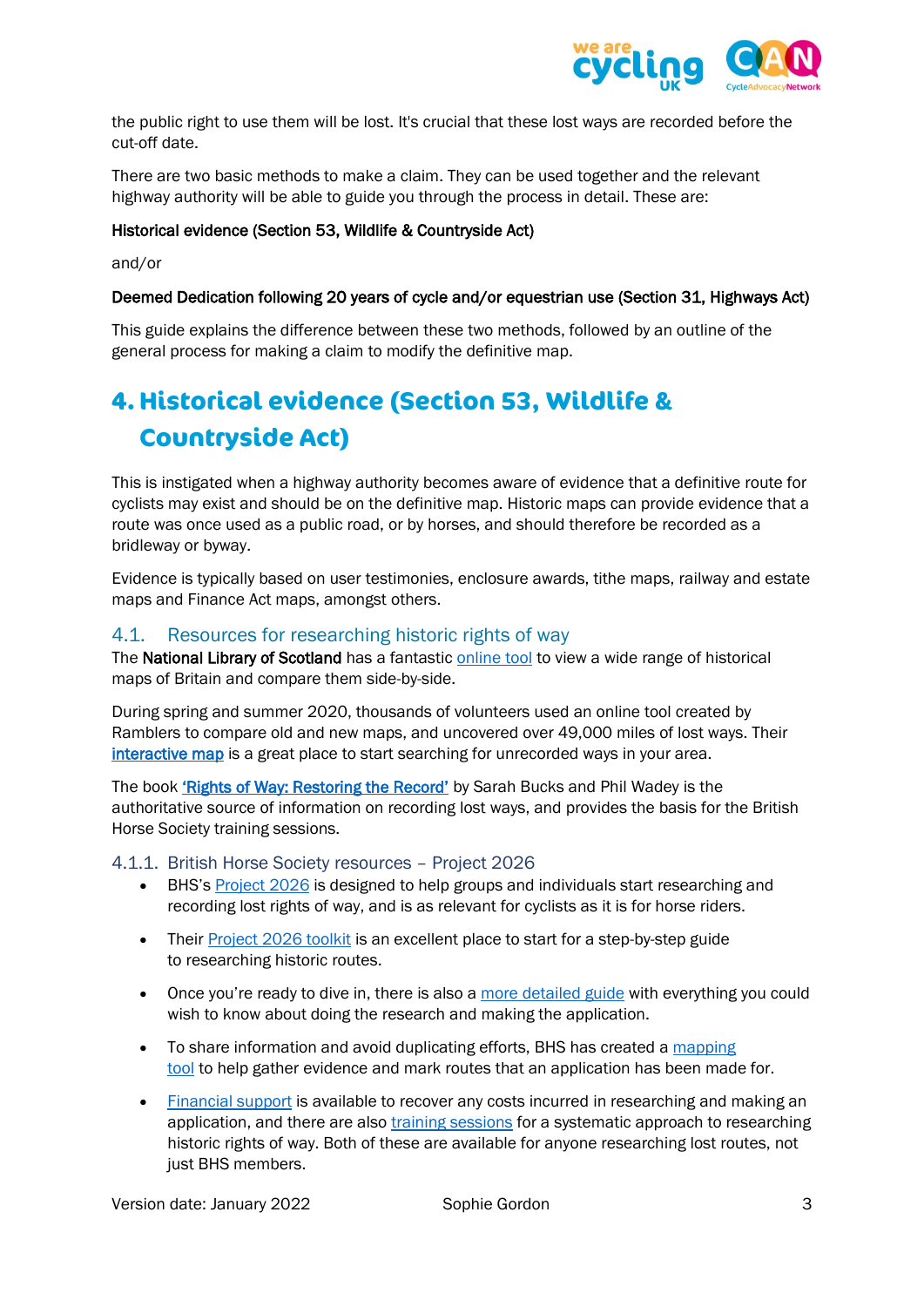

# <span id="page-4-0"></span>**5. Deemed Dedication following 20 years of cycle and/or equestrian use (Section 31, Highways Act)**

The landowner is 'presumed' to have dedicated the trail as a right of way on the basis of (usually) 20 years uninterrupted use by the public. Anyone can claim such ways by showing evidence, either documentary (such as photos and documents) or anecdotal (such as witness testimonies) that the way has been used continuously during the required period.

Thanks to s68 of the Natural Environment & Rural Communities Act 2006, cyclists can now make claims based on uncontested cycle use. If successful, this leads to a restricted byway.

Basically, you'll need to compile evidence that the path has enjoyed uninterrupted use by cyclists for (usually) 20 years. Although most authorities tend to accept claims if at least half a dozen witnesses can testify to this, it is best to gather as many testimonies as you can. Try asking local cycling and equestrian groups to find more people who may have used the route.

The highway authority should be able to send you their standard 'user evidence form' which you can ask people to fill in.

For statutory dedication to be satisfied, the evidence needs to show that a way over land has:

- actually been enjoyed by the public, and
- use has been:
	- o as of right (ie without force, secrecy or permission)
	- o without interruption, and
	- $\circ$  for a full period of 20 years

If you wish successfully to claim a right of way, you need to be able to show:

- use by the public at large (not just employees, tenants or licensees of the landowner etc)
- use ('enjoyment') for the full 20 years, but you will not need everyone to show they each used the way for 20 years so long as there is good evidence of use throughout the 20 year period
- use was done openly, and not by breaking down fences, or walking across a field in the middle of the night or when it was known the landowner was away on holiday
- no permission was given by the landowner

Use of the way may be interrupted by the landowner erecting a locked gate or 'no access' signs, or verbally challenging users. This is usually what prompts someone to make an application to record the right of way. The 20 years of use would be counted back from the date the use was first challenged.

All relevant landowners have to be notified, a step that might prove complicated and involve Land Registry searches. If you can't find out who the owner is, you could ask the council to put up a notice on the land.

The Deregulation Act 2015 was designed to make the process simpler and pass the duty of notifying landowners from individuals onto councils, but five years later it still hasn't been brought into effect.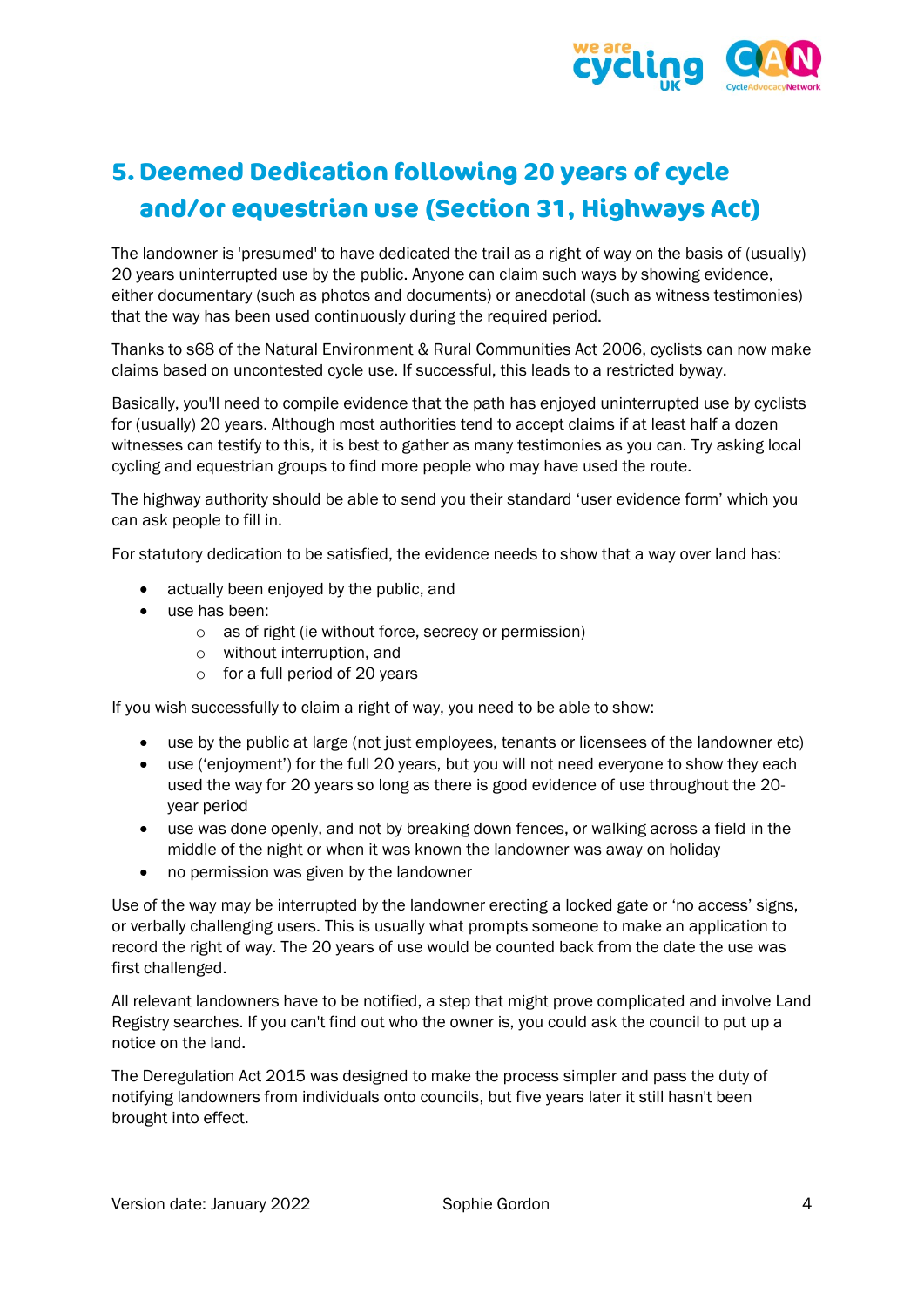

The Open Spaces Society has an excellent [step-by-step guide](https://www.oss.org.uk/need-to-know-more/information-hub/rights-of-way-applications-to-record-public-paths-after-twenty-years-use/) to claiming a right of way with user evidence.

## <span id="page-5-0"></span>**6. Applying to have the definitive map modified**

The first step is to check the existing definitive map to see if the way that interests you is on it and, if it is, what its status is. You may be able to view the definitive map online on the rights of way section of your council's website (the highway authority is usually the county council or unitary authority). If the council does not have an online map, you will need to go to the council offices.

If your path is not on the definitive map, or you disagree with its recorded status (e.g. it's listed as a footpath, but you think it should be a restricted byway), ask the authority to check.

If you think the map and/or the authority is wrong, and you want to take the matter further, you can make an official claim by applying for a 'definitive map modification order' (DMMO).

The relevant highway authority will be able to guide you through the process in detail and explain what sort of evidence you need to supply.

A key thing to remember is that a DMMO application is not about creating new rights, but about recording the rights that already exist. The purpose of the application is to supply sufficient evidence that the rights do exist.

When you're happy that you've done everything required of you, you can submit your claim. The authority then has to investigate and apply statutory tests to it. If all goes well, the authority will make the Order and advertise it, giving the public a chance to object. If you think the authority hasn't made the right decision based on the evidence you've supplied, you can appeal against it.

#### <span id="page-5-1"></span>6.1. Objections to the Order

Anyone may object (but only on relevant grounds). If there are no objections, then the authority should confirm the Order and record the way.

If there are relevant objections, the matter must be referred to the Secretary of State for Environment, Food and Rural Affairs (or the Welsh Assembly in Wales), although in practice this is dealt with by a Government agency, the Planning Inspectorate, acting on their behalf.

The Inspectorate appoints an inspector, who decides whether to hold a public inquiry, or to ask for written representations. This is usually decided on the basis of the number of objectors; the more objectors, and the more complicated their objections, the more likely that the case will be decided through an inquiry. In either case, the Inspector will visit the site in question.

#### <span id="page-5-2"></span>6.2. Inquiries

If the inspector decides on an inquiry, it should be held on a convenient date for everyone and near the trail. You'll be invited to submit proof of evidence and the process, including the timetable, should be properly explained to you.

Objectors and applicants are permitted to employ professional representation and to crossexamine witnesses.

Sometimes, the evidence points towards a right of way with a different status from the one advertised in the Order: for example, a claim submitted by horse riders for a bridleway may find support from cyclists or carriage drivers, indicating that the way ought to be a restricted byway.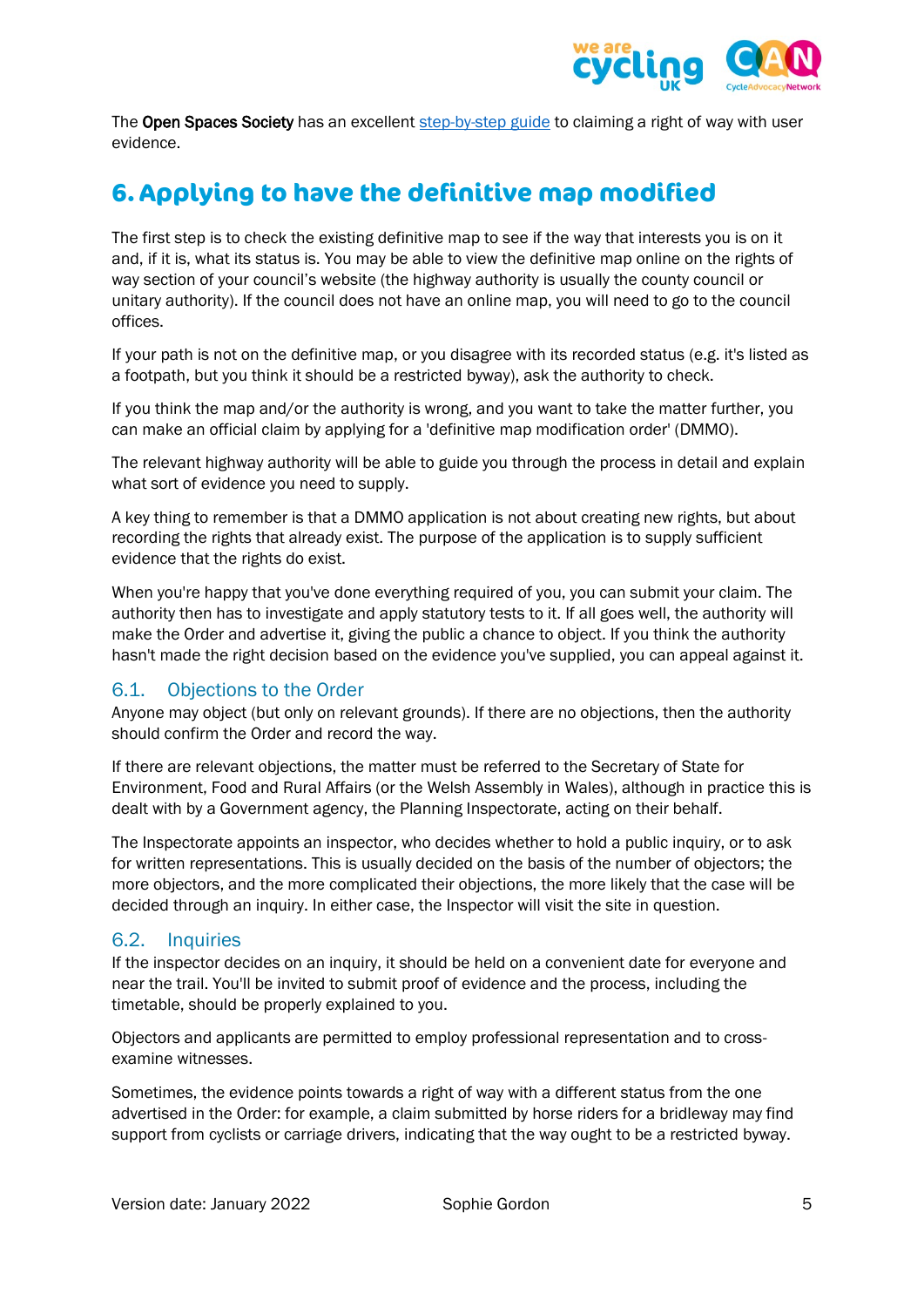

The inspector can modify the Order, but must then re-advertise it and invite objections. This could make a new inquiry necessary.

The inspector considers the evidence and makes their decision, after which there is no right to further inquiries or representations. It is, however, possible to challenge the decision through the courts.

If the decision goes in your favour, the authority should automatically make the modification to the definitive map.